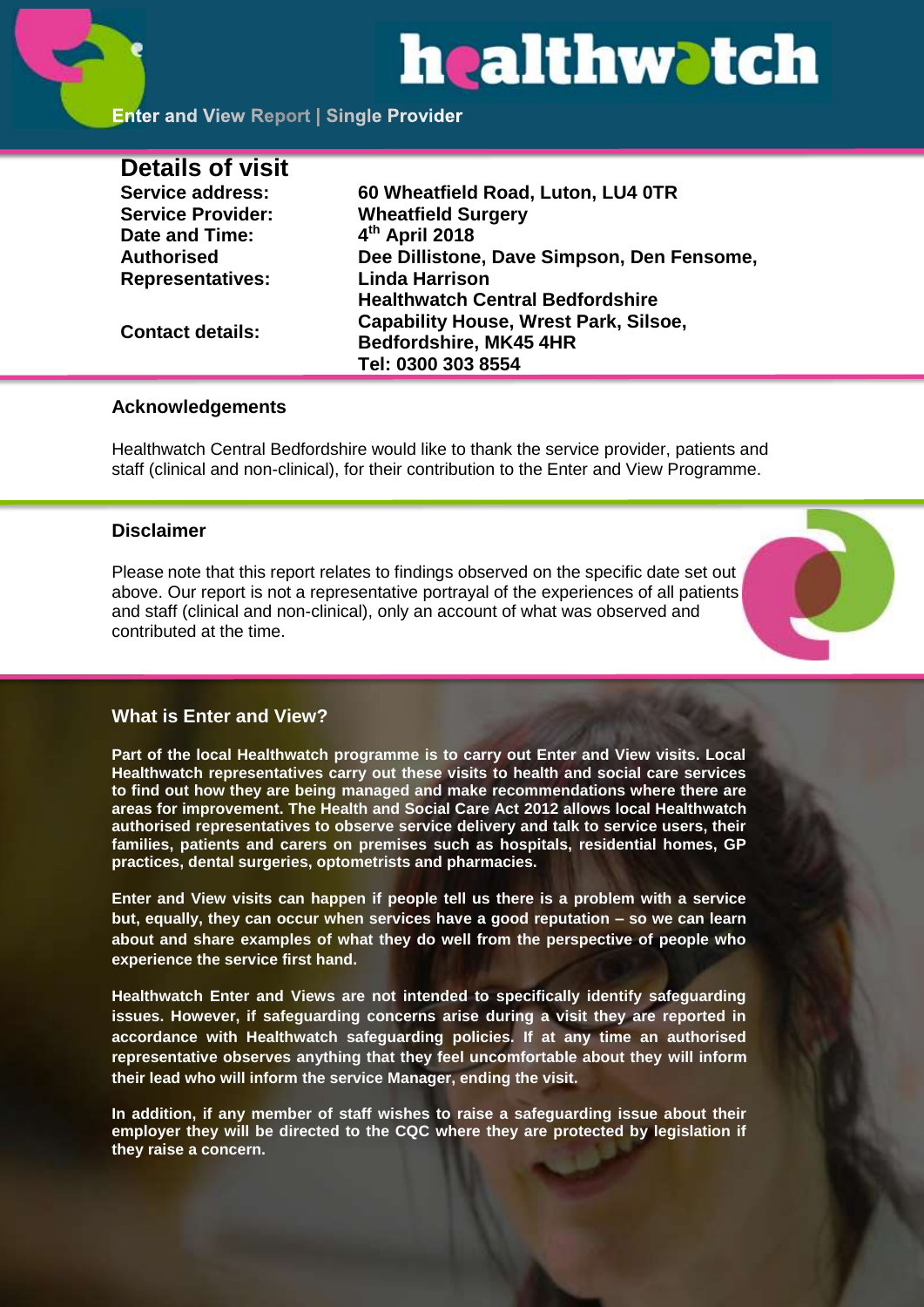#### **Purpose of the visit**



- $\triangleright$  To engage with patients of GP Practices and understand how dignity is being respected;
- $\triangleright$  Identify examples of good working practice;
- $\triangleright$  Observe patients engaging with staff (clinical and non-clinical), and their surroundings.

#### **Strategic drivers**

- Care Quality Commission dignity and wellbeing strategy.
- GP Surgeries are a Local Healthwatch priority.

#### **Methodology**

This was an announced Enter and View Visit carried out at Wheatfield Road Surgery in Luton, Bedfordshire.

A letter and posters announcing Healthwatch Central Bedfordshire's (HWCB) visit were previously sent to the practice. A questionnaire was also sent to the Practice Manager to complete prior to the visit.

Healthwatch Central Bedfordshire delivered copies of a questionnaire for patients to fill in, together with a 'response box', to post their completed questionnaires prior to HWCB's visit. The purpose was to minimise disruption and inconvenience to patients during the visit. As an example of good practice HWCB has included this procedure in all future visits.

Representatives also undertook a tour of the premises to observe accessibility, including disabled access, the availability of patient information and condition of the building.

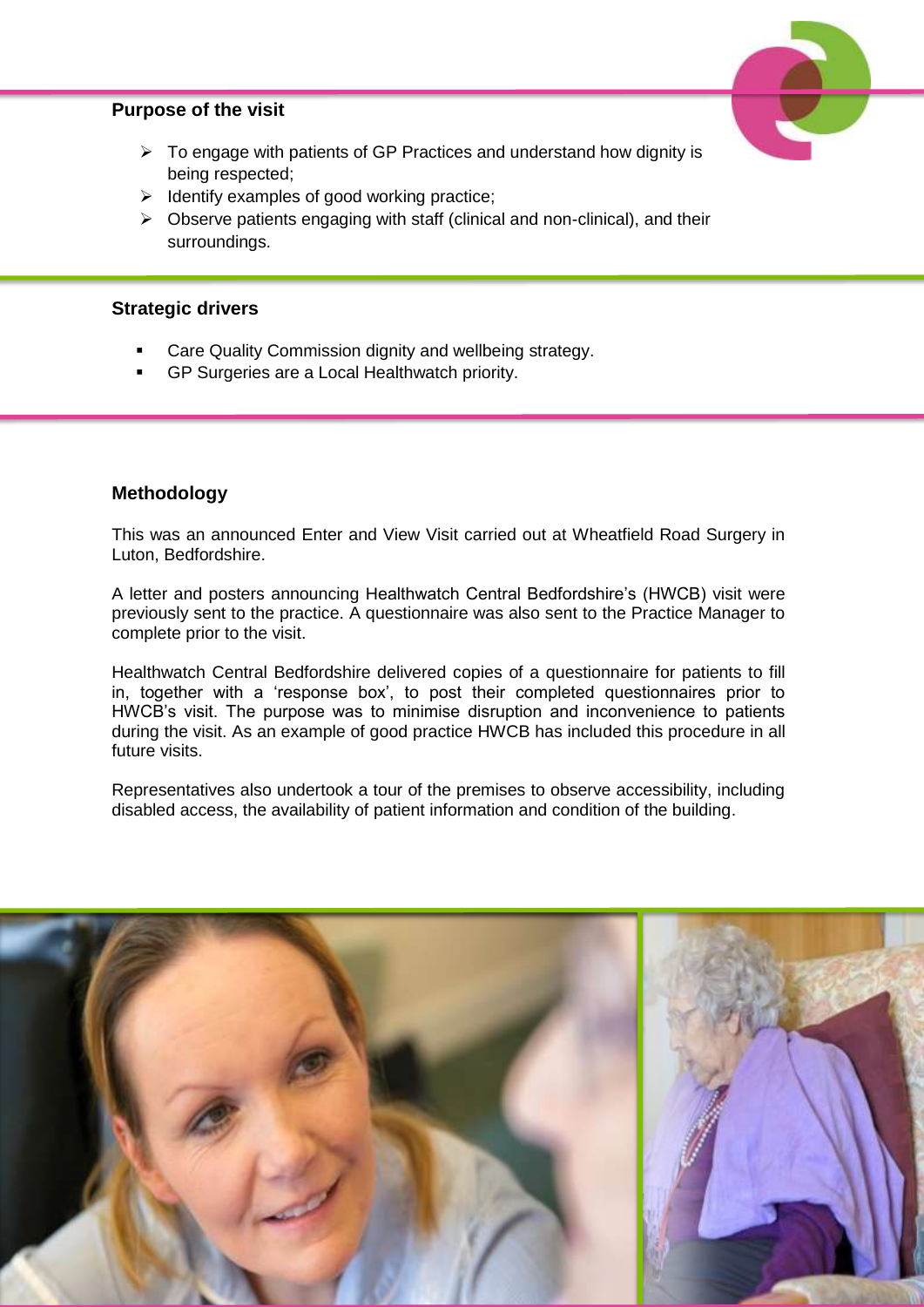## **Summary of findings**



The practice operates from a purpose-built two storey building, all patient areas are on the ground floor with good disabled access. There is an independent Pharmacy located off the entrance lobby.

The surgery is a registered training practice which has two GP trainers.

The overall impression gained was that this is a progressive Practice which is constantly streamlining its services, methods and approach in order to give its 13,168 patients the best possible experience.

#### **Results of visit**

On arrival, the team were asked to 'sign-in' at reception, and were then met by the Practice Manager and Assistant Practice Manager for introductions and initial discussions about the visit.

The Practice Manager arranged for HWCB representatives to talk to members of their administration and clinical staff when available. However, unfortunately HWCB were not able to talk to the clinical staff or the GP's as they were unavailable during the time of the visit, and discussions were only held with members of the administrative staff. Representatives undertook a tour of the premises to observe accessibility, including disabled access, the availability of patient information and condition of the building.

Unfortunately, the pre-delivered ballot box revealed no completed patient questionnaires inside. In addition, during the visit, the clinical staff were operating quickly and efficiently and patients did not remain in the waiting area long enough for HWCB representatives to conduct an interview. It was clear that patients are able to comment on the service received at the practice via the ever present NHS Friends & Family questionnaire, and the Practice also carried out its own survey in October 2017, to which 134 patients responded.

HWCB Representatives were given a copy of the survey results which had been published on the Practice website and on noticeboards in the waiting area. The report is also available to be viewed at the Practice.

#### **Staff**

The Practice has the following members of staff:

- o 7 GPs: 4 male and 3 females
- o 6 Partners
- o 4 Practice Nurses
- o 1 Nurse Prescriber
- o 2 Minor Illness Nurses
- o 2 Healthcare Assistants (HCAs)
- o 6 Receptionists
- o 8 Other Staff

#### **Specialist Services provided**

- o Phlebotomy
- o Chronic Disease Management
- o Coil/Implant Clinics
- o NHS Healthchecks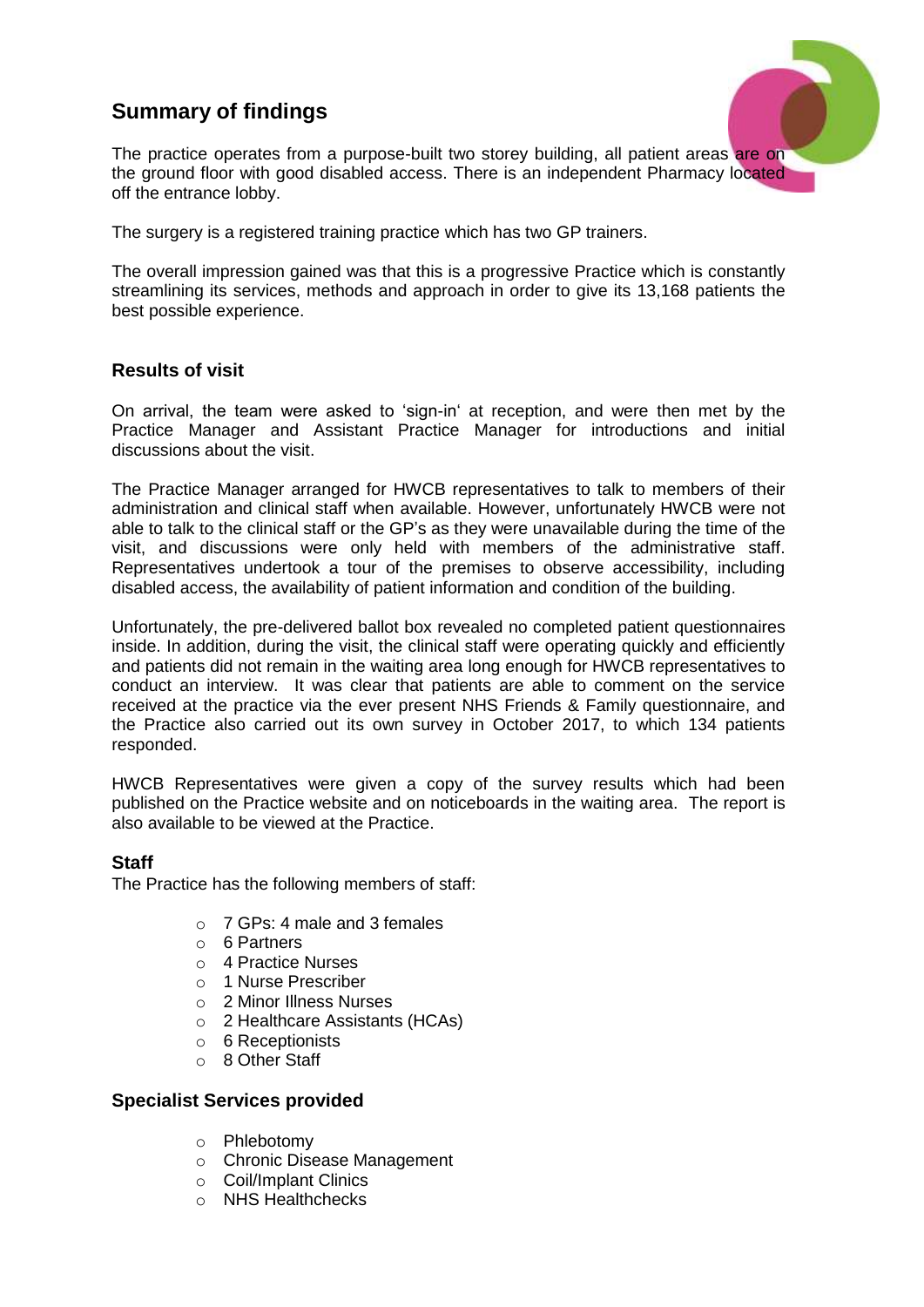#### **Surgery Hours**

Monday 8:30 am to 6:00 pm Tuesday 8:30 am to 6:00 pm<br>Wednesday 8:30 am to 6:00 pm 8:30 am to 6:00 pm Thursday 8:30 am to 6:00 pm Friday 8:30 am to 6:00 pm Saturday Closed Sunday Closed

NHS Extended Hours access (Pre-booked appointments) 6:30 pm to 8:00 pm every weekday.

#### **Environment**

The building appears to be well maintained, light and airy, and although the waiting areas and corridors have limited outside windows the 'atrium' in the main reception area allows light to come in. The internal corridors to consulting rooms are fairly narrow and waiting room chairs sited in this area further restricts access along the corridor. The ambient temperature was comfortable.

#### **Other observations included:**

#### **Car Parking**

The car park is situated at the front of the building with 21 spaces plus two disabled slots, however, it is very narrow with only one way in and out, and turning round can be difficult. 'On street' parking restrictions mean there is only limited availability outside of the main parking area.

#### **Patient Information**

Patient Information leaflets are available in all three waiting areas, plus several posters on the walls. The practice website is comprehensive and fairly easy to navigate.

#### **Registration at the Practice(s)**

Registration can be achieved either online or in person at the Practice. New patients need to provide proof of identity and address, and upon registration, all patients receive a comprehensive Welcome Pack. Temporary residents may also register at the practice.

#### **Patient Participation Group (PPG)**

The Practice had previously set up a PPG which met quarterly, however HWCB representatives were given to understand that this was disbanded as members did not use the group for its intended purpose; constructive discussion and debate.

The Practice Manager informed representatives that the Practice is currently attempting to recruit a younger and more representative cohort of patients.

#### **Patient Consultation**

The NHS Friends and Family Test leaflets are on display in the reception area, and are also found in clinical consulting rooms. The Practice carried out a 10 question survey of patients in October 2017 to which 134 patients responded.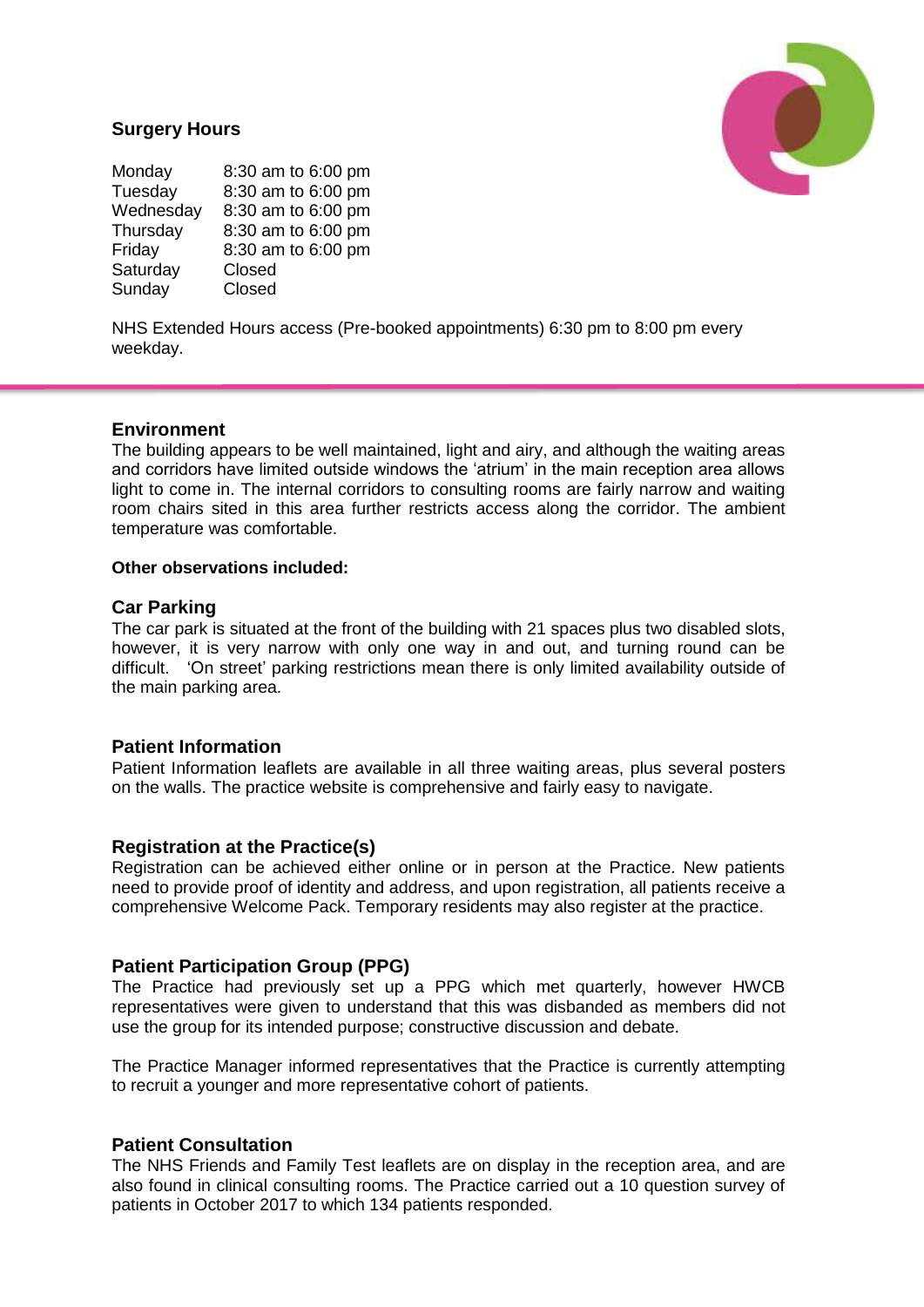There is also a 'comments and suggestions' option on SystmOne and patients may also comment via email on the website.

#### **Appointments System**

Appointments can be booked by telephone, online via SystmOne or in person at reception. Every morning from 8:30 to 9:30 all administrative staff at the surgery are assigned to answer telephones for booking appointments.

The surgery also has a dedicated 'Cancellation Line' for anyone who needs to cancel an appointment, which goes straight through without the need to 'queue' for a receptionist. This has resulted in a reduction in the number of DNAs (Did Not Attend) at the surgery.

Patients can also request telephone appointments with the GP's (5 minute slots), and can request home visits if they meet the necessary requirements.

#### **Out of Hours Care**

Out of Hours Care is accessed by the NHS 111 system for non-emergency issues. Patients receive information in their Patient Pack which is also displayed within the Practice and on the Practice website. Patients are also advised to call 999 for emergencies.

#### **Medication & Prescriptions**

Medication reviews are conducted annually unless more frequently required, and normally with the patient. The Practice is due to begin sharing a clinical pharmacist with another Practice which will relieve pressure on GPs and improve the patient experience.

Repeat prescriptions may be ordered in person by delivering a slip to the surgery, by email or online using SystmOne. The turnaround time for prescriptions is 48 hours.

#### **Interaction between Patients and Staff**

Representatives noted that patients are called in for their appointments by GP's, and other clinical staff, entering the waiting areas and announcing the name of the patient.

Representatives also observed the interactions of the receptionists (one of whom was a trainee) with patients, which were all conducted in a friendly and pleasant manner that all patients seemed happy with.

#### **Clinical and non-clinical staff**

Due to the clinical staff being busy during the entire time of the visit HWCB representatives were unable to secure an interview with them; however several members of the administrative team were spoken with.

All of the staff interviewed recognised that a lack of available appointments is a common concern in primary care today, and it is no different at Wheatfield Road Surgery. It is recognised that there are not enough GPs, and the practice staff are constantly working to maximise the available appointments.

Staff members spoken to all liked working at the practice and comments included; *'I like it here, it's fun and different'*; *'I'm generally happy, but it can be hard sometimes';* '*We are a good team, and are constantly looking to improve the service to our patients – we are always open to change and new ideas.'*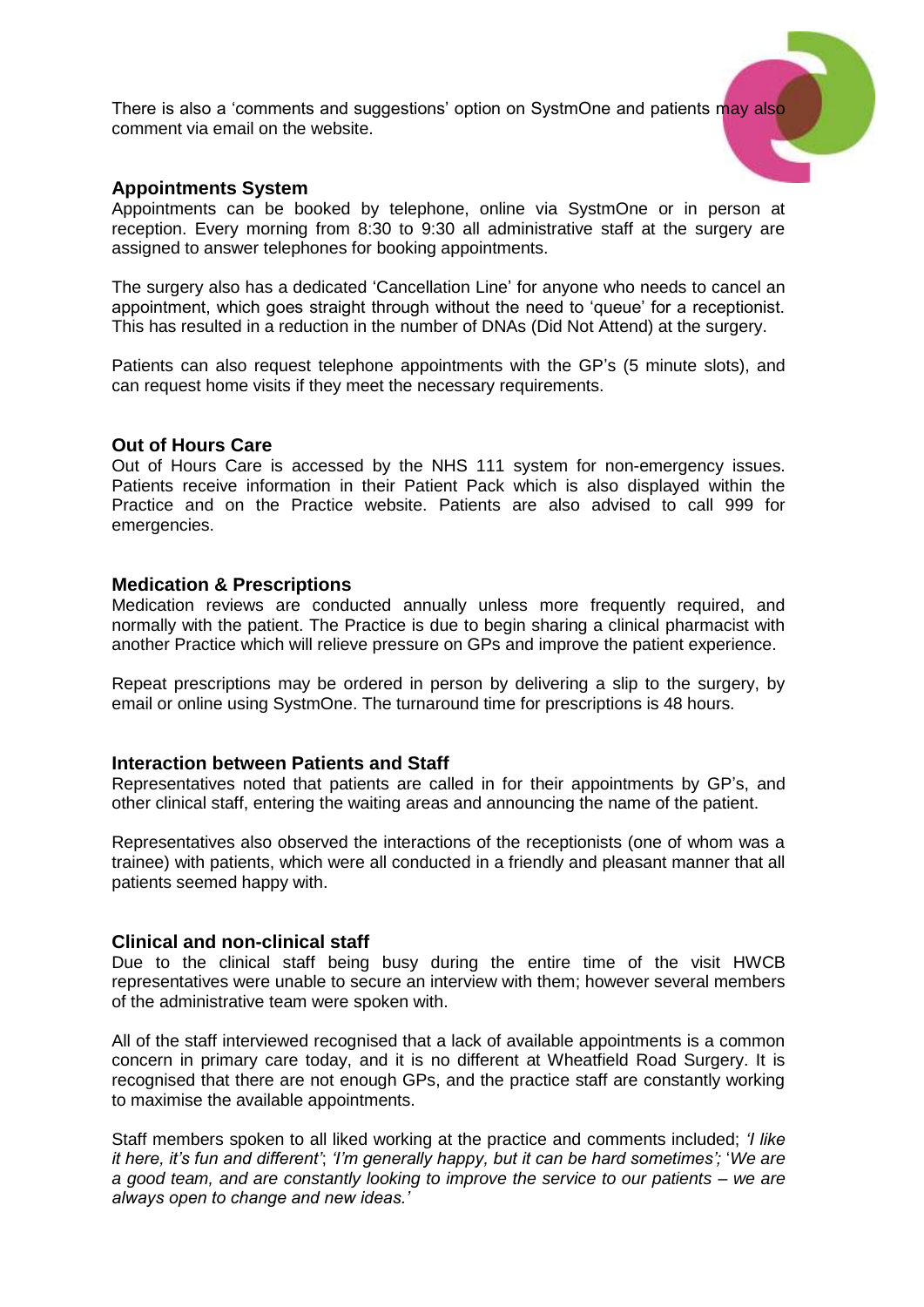#### **Concerns/Complaints Procedure**

The practice has a robust Complaints Policy and Procedure; leaflets are available from reception and also on the Practice website.

#### **Additional Findings**

The Practice hosts a fortnightly MDT (Multi-Disciplinary Team) meeting – 'Caring Together' for five practices in the Chiltern Vale Locality. This is where clinicians, secondary care and social care meet to discuss particular patients' cases.

#### **Recommendations**

On gaining access to the entrance lobby, representatives would recommend that a sign is clearly displayed to direct patients/visitors to the reception area.

Representatives noticed that a seat was clearly missing from one of the public toilets; this was flagged to the Practice Manager at the time of the visit with the recommendation that it be replaced as soon as possible.

The waiting areas do not currently have any toys or other distractions for children. HWCB recommends, whilst being mindful of infection control, that the Practice investigates the possibility of providing some play equipment for younger children.

HWCB representatives would also recommend a further visit to the Practice to specifically talk with clinical staff and some patients, perhaps through booked slots, to obtain a more all-inclusive view of the service delivered at the Practice.

Finally, Healthwatch Central Bedfordshire recommends that this report is shared with the patients and staff (clinical and non-clinical) of the Practice and to advise that if they should wish to contribute any additional comments about the report, to contact Healthwatch Central Bedfordshire direct.